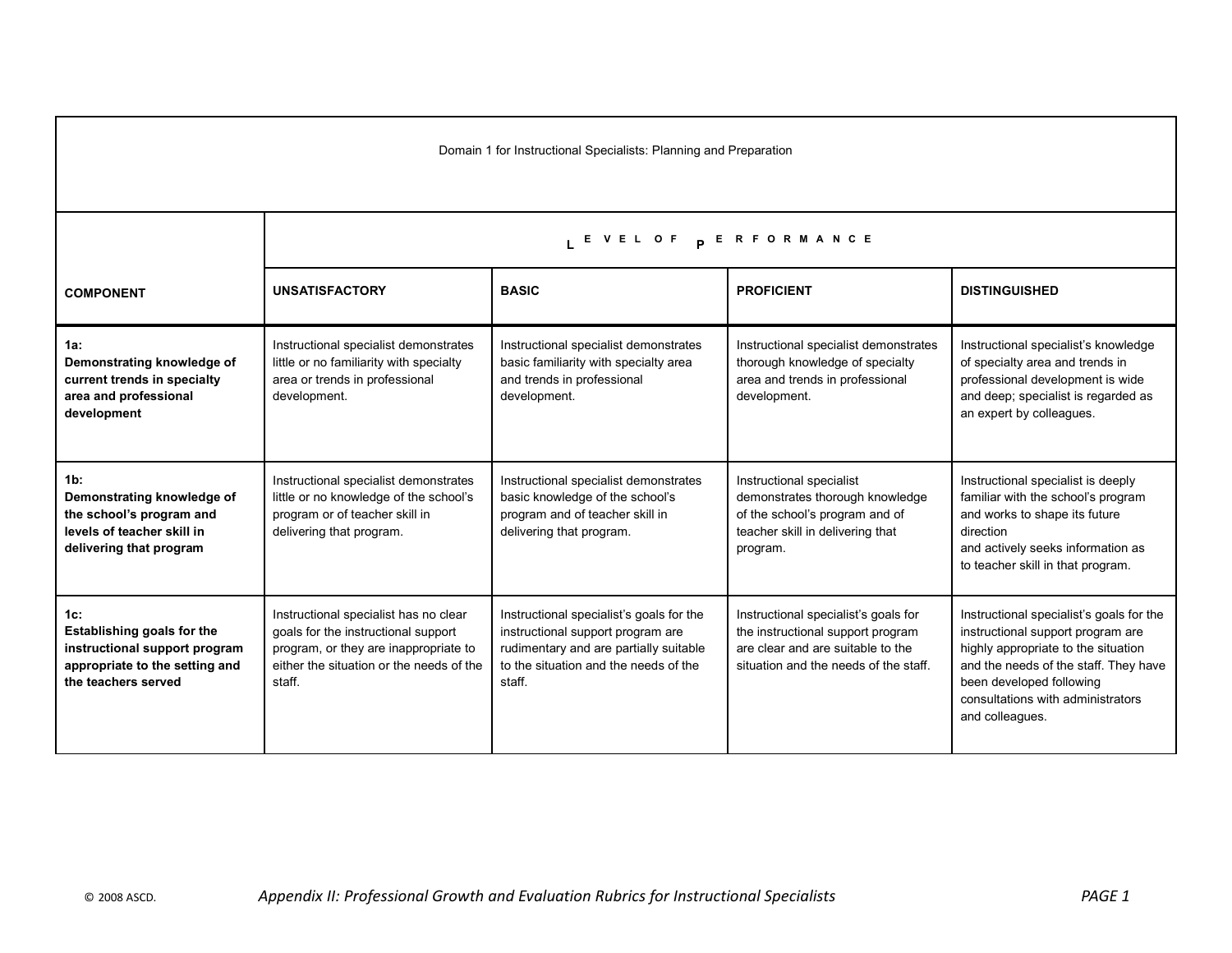## **DOMAIN 1 FOR INSTRUCTIONAL SPECIALISTS: PLANNING AND PREPARATION** *(continued)*

|                                                                                                            | L E VEL OF PE RFORMANCE                                                                                                                                      |                                                                                                                                                                        |                                                                                                                                                                                                           |                                                                                                                                                                                                                                                       |  |
|------------------------------------------------------------------------------------------------------------|--------------------------------------------------------------------------------------------------------------------------------------------------------------|------------------------------------------------------------------------------------------------------------------------------------------------------------------------|-----------------------------------------------------------------------------------------------------------------------------------------------------------------------------------------------------------|-------------------------------------------------------------------------------------------------------------------------------------------------------------------------------------------------------------------------------------------------------|--|
| <b>COMPONENT</b>                                                                                           | <b>UNSATISFACTORY</b>                                                                                                                                        | <b>BASIC</b>                                                                                                                                                           | <b>PROFICIENT</b>                                                                                                                                                                                         | <b>DISTINGUISHED</b>                                                                                                                                                                                                                                  |  |
| $1d$ :<br>Demonstrating knowledge of<br>resources, both within and<br>beyond the school and district       | Instructional specialist demonstrates<br>little or no knowledge of resources<br>available in the school or district for<br>teachers to advance their skills. | Instructional specialist demonstrates<br>basic knowledge of resources<br>available in the school and district for<br>teachers to advance their skills.                 | Instructional specialist is fully aware<br>of resources available in the school<br>and district and in the larger<br>professional community for<br>teachers to advance their skills.                      | Instructional specialist actively seeks<br>out new resources from a wide range<br>of sources to enrich teachers' skills<br>implementing<br>the<br>school's<br>in<br>program.                                                                          |  |
| 1e:<br><b>Planning the instructional</b><br>support program, integrated<br>with the overall school program | Instructional specialist's plan consists<br>of a random collection of unrelated<br>activities, lacking coherence or an<br>overall structure.                 | Instructional specialist's plan has a<br>guiding principle and includes a<br>number of worthwhile activities, but<br>some of them don't fit with the<br>broader goals. | Instructional specialist's plan is<br>well designed to support teachers<br>in the improvement of their<br>instructional skills.                                                                           | Instructional specialist's plan is<br>highly coherent, taking into account<br>the competing demands of making<br>presentations and consulting with<br>teachers, and has been developed<br>following consultation with<br>administrators and teachers. |  |
| 1f:<br>Developing a plan to evaluate<br>the instructional support<br>program                               | Instructional specialist has no plan to<br>evaluate the program or resists<br>suggestions that such an evaluation<br>is important.                           | Instructional specialist has a<br>rudimentary plan to evaluate the<br>instructional support program.                                                                   | Instructional support<br>specialist's<br>plan to evaluate the program is<br>organized around clear goals and<br>the collection of evidence to indicate<br>the degree to which the goals have<br>been met. | Instructional specialist's evaluation<br>plan is highly sophisticated, with<br>imaginative sources of evidence<br>and a clear path toward improving<br>the program on an ongoing basis.                                                               |  |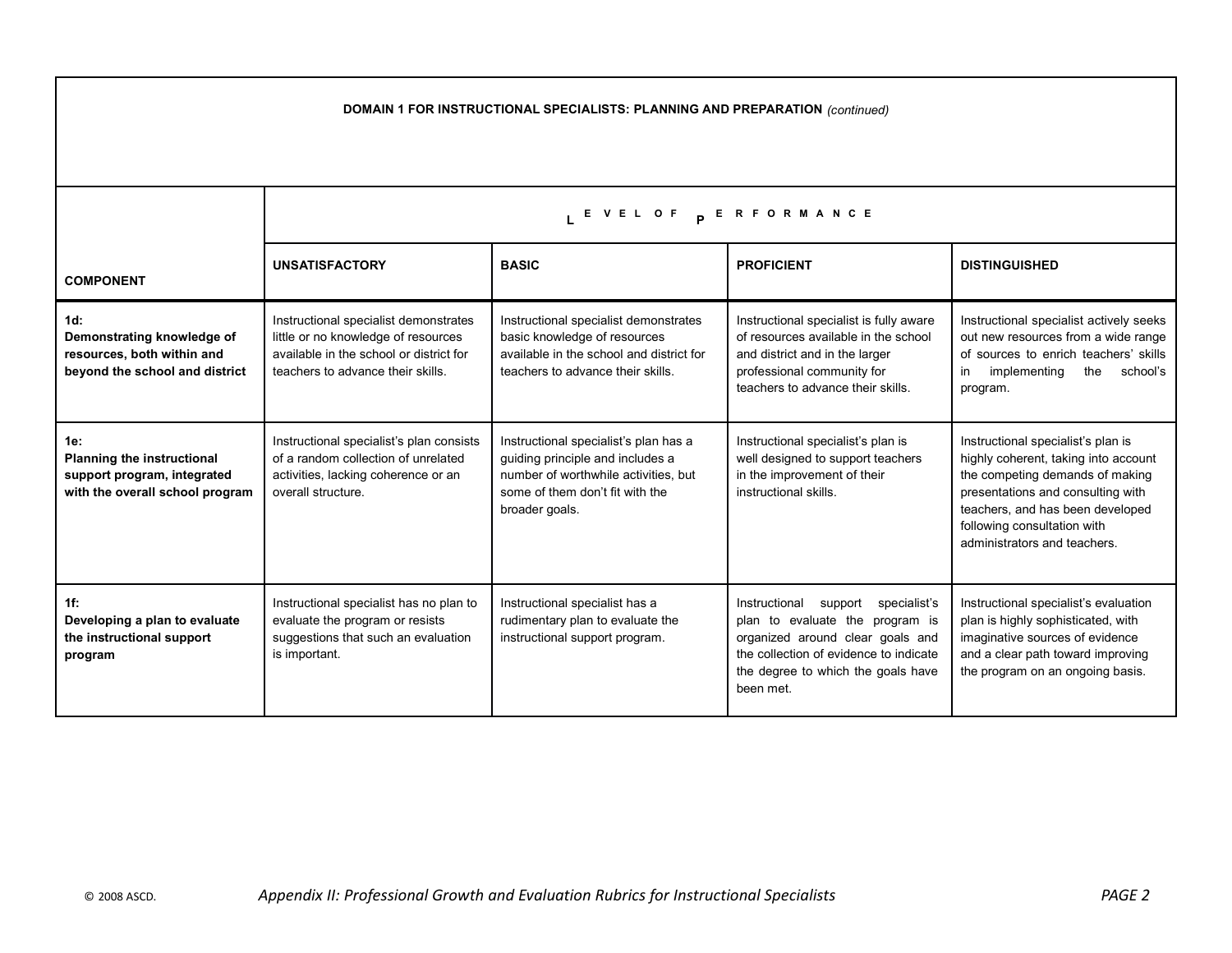Domain 2 for Instructional Specialists: The Environment **COMPONENT L E V E L O F P E R F O R M A N C E UNSATISFACTORY BASIC PROFICIENT DISTINGUISHED 2a: Creating an environment of trust and respect** Teachers are reluctant to request assistance from the instructional specialist, fearing that such a request will be treated as a sign of deficiency. Relationships with the instructional specialist are cordial; teachers don't resist initiatives established by the instructional specialist. Relationships with the instructional specialist are respectful, with some contacts initiated by teachers. Relationships with the instructional specialist are highly respectful and trusting, with many contacts initiated by teachers. **2b: Establishing a culture for ongoing instructional improvement** Instructional specialist conveys the sense that the work of improving instruction is externally mandated and is not important to school improvement. Teachers do not resist the offerings of support from the instructional specialist. Instructional specialist promotes a culture of professional inquiry in which teachers seek assistance in improving their instructional skills. Instructional specialist has established a culture of professional inquiry in which teachers initiate projects to be undertaken with the support of the specialist. **2c: Establishing clear procedures for teachers to gain access to instructional support** When teachers want to access assistance from the instructional specialist, they are not sure how to go about it. Some procedures (for example, registering for workshops) are clear to teachers, whereas others (for example, receiving informal support) are not. Instructional specialist has established clear procedures for teachers to use in gaining access to support. Procedures for access to instructional support are clear to all teachers and have been developed following consultation with administrators and teachers.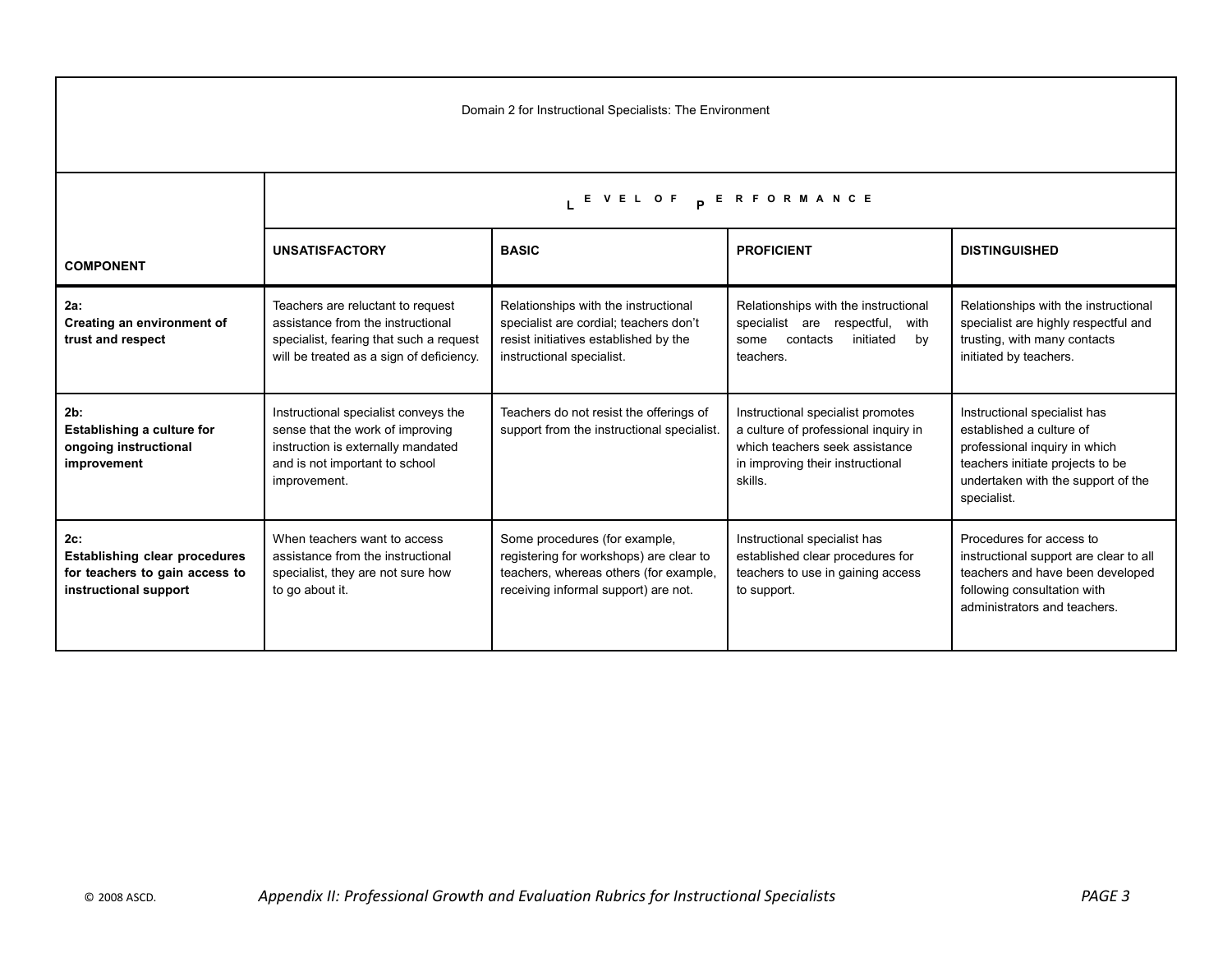## **DOMAIN 2 FOR INSTRUCTIONAL SPECIALISTS: THE ENVIRONMENT** *(continued)*

|                                                                                                  | L E VEL OF PE RFORMANCE                                                                                                                                                                                                                                                     |                                                                                                               |                                                                                                                                                          |                                                                                                                                                                                                 |  |
|--------------------------------------------------------------------------------------------------|-----------------------------------------------------------------------------------------------------------------------------------------------------------------------------------------------------------------------------------------------------------------------------|---------------------------------------------------------------------------------------------------------------|----------------------------------------------------------------------------------------------------------------------------------------------------------|-------------------------------------------------------------------------------------------------------------------------------------------------------------------------------------------------|--|
| <b>COMPONENT</b>                                                                                 | <b>UNSATISFACTORY</b>                                                                                                                                                                                                                                                       | <b>BASIC</b>                                                                                                  | <b>PROFICIENT</b>                                                                                                                                        | <b>DISTINGUISHED</b>                                                                                                                                                                            |  |
| 2d:<br><b>Establishing and maintaining</b><br>norms of behavior for<br>professional interactions | No norms of professional conduct<br>have been established; teachers are<br>frequently disrespectful in their<br>interactions with one another.                                                                                                                              | Instructional specialist's efforts to<br>establish norms of professional<br>conduct are partially successful. | Instructional specialist has<br>established clear norms of mutual<br>respect for professional<br>interaction.                                            | Instructional specialist has<br>established clear norms of mutual<br>respect for professional interaction.<br>Teachers ensure that their colleagues<br>adhere to these standards of<br>conduct. |  |
| 2e:<br>Organizing physical space for<br>workshops or training                                    | Instructional specialist makes poor<br>use of the physical environment,<br>resulting in poor access by some<br>participants, time lost due to poor use<br>of training equipment, or little<br>alignment between the physical<br>arrangement and the workshop<br>activities. | The physical environment does not<br>impede workshop activities.                                              | Instructional specialist makes good<br>use of the physical environment,<br>resulting in engagement of all<br>participants in the workshop<br>activities. | Instructional specialist makes<br>highly effective use of the physical<br>environment, with teachers<br>contributing to the physical<br>arrangement.                                            |  |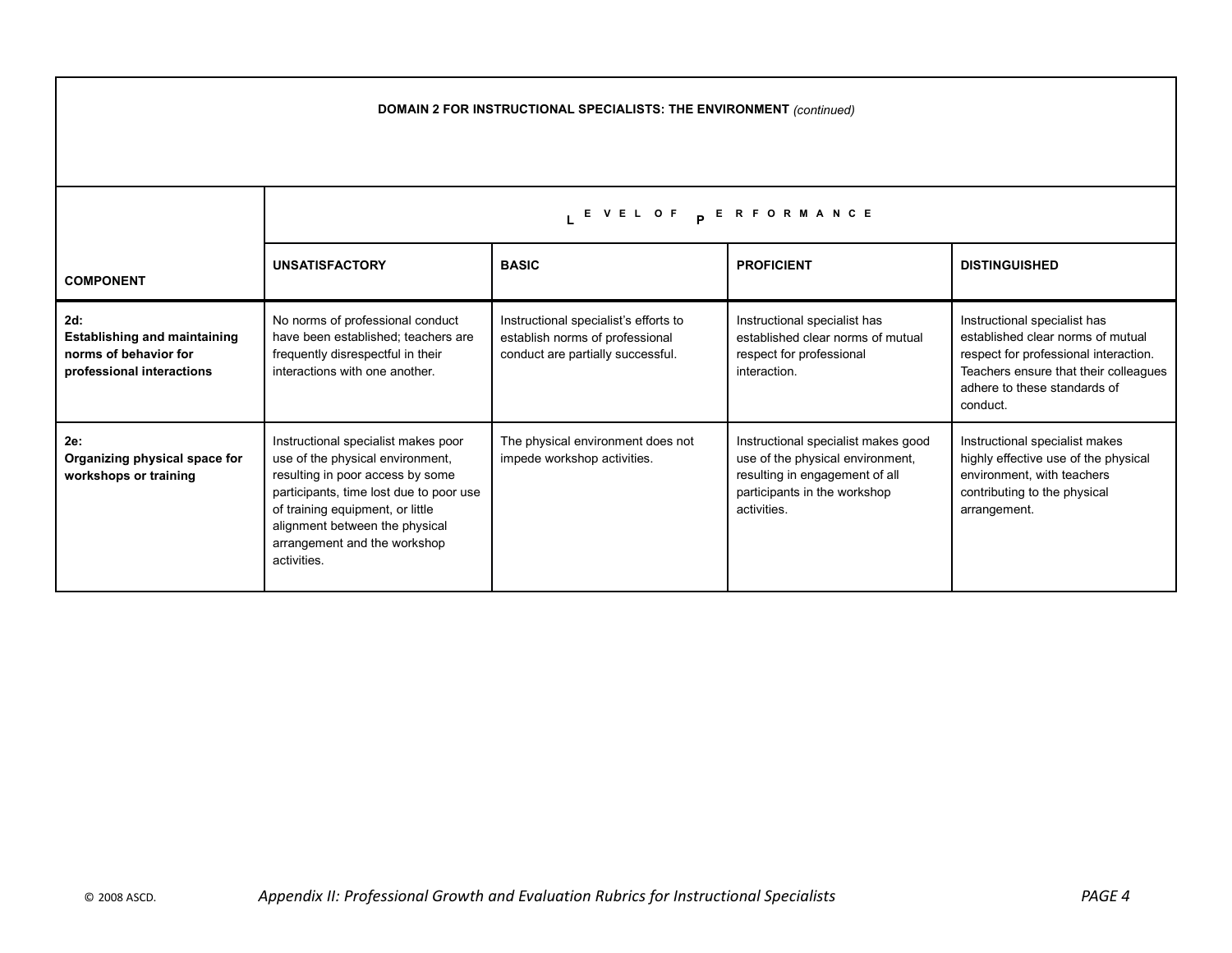Domain 3 for Instructional Specialists: Delivery of Service **COMPONENT L E V E L O F P E R F O R M A N C E UNSATISFACTORY BASIC PROFICIENT DISTINGUISHED 3a: Collaborating with teachers in the design of instructional units and lessons** Instructional specialist declines to collaborate with classroom teachers in the design of instructional lessons and units. Instructional specialist collaborates with classroom teachers in the design of instructional lessons and units when specifically asked to do so. Instructional specialist initiates collaboration with classroom teachers in the design of instructional lessons and units. Instructional specialist initiates collaboration with classroom teachers in the design of instructional lessons and units, locating additional resources from sources outside the school. **3b: Engaging teachers in learning new instructional skills** Teachers decline opportunities to engage in professional learning. Instructional specialist's efforts to engage teachers in professional learning are partially successful, with some participating. All teachers are engaged in acquiring new instructional skills. Teachers are highly engaged in acquiring new instructional skills and take initiative in suggesting new areas for growth. **3c: Sharing expertise with staff** Instructional specialist's model lessons and workshops are of poor quality or are not appropriate to the needs of the teachers being served. The quality of the instructional specialist's model lessons and workshops is mixed, with some of them being appropriate to the needs of the teachers being served. The quality of the instructional specialist's model lessons and workshops is uniformly high and appropriate to the needs of the teachers being served. The quality of the instructional specialist's model lessons and workshops is uniformly high and appropriate to the needs of the teachers being served. The instructional specialist conducts extensive follow-up work with teachers.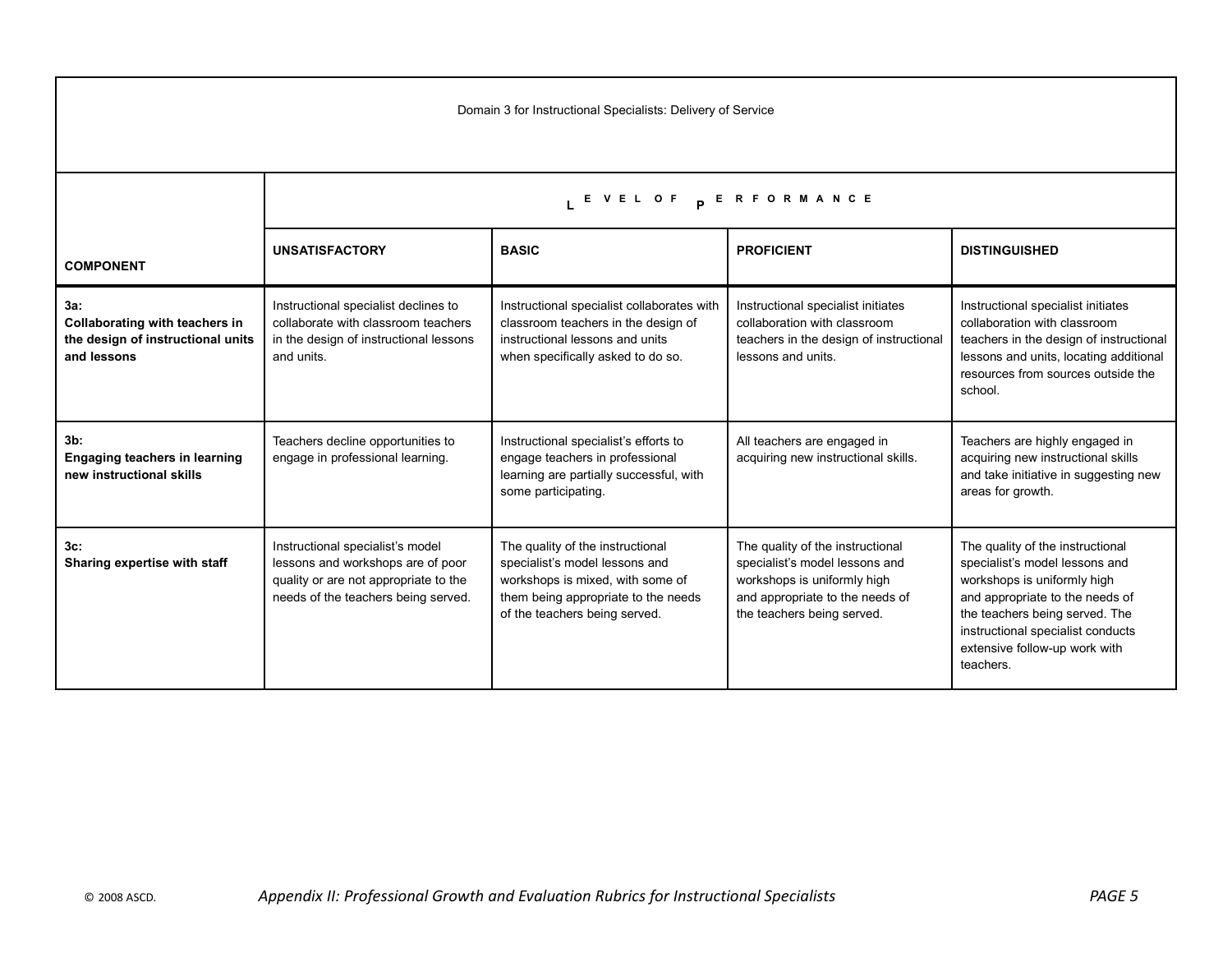## **DOMAIN 3 FOR INSTRUCTIONAL SPECIALISTS: DELIVERY OF SERVICE** *(continued)*

|                                                                                   | E VEL OF PE RFORMANCE                                                                                                                              |                                                                                                                                                                                               |                                                                                                                     |                                                                                                                                                                               |  |
|-----------------------------------------------------------------------------------|----------------------------------------------------------------------------------------------------------------------------------------------------|-----------------------------------------------------------------------------------------------------------------------------------------------------------------------------------------------|---------------------------------------------------------------------------------------------------------------------|-------------------------------------------------------------------------------------------------------------------------------------------------------------------------------|--|
| <b>COMPONENT</b>                                                                  | <b>UNSATISFACTORY</b>                                                                                                                              | <b>BASIC</b>                                                                                                                                                                                  | <b>PROFICIENT</b>                                                                                                   | <b>DISTINGUISHED</b>                                                                                                                                                          |  |
| 3d:<br>Locating resources for teachers<br>to support instructional<br>improvement | Instructional specialist fails to locate<br>resources for instructional<br>improvement for teachers, even when<br>specifically requested to do so. | Instructional specialist's efforts to locate<br>resources for instructional improvement<br>for teachers are partially successful,<br>reflecting incomplete knowledge of<br>what is available. | Instructional specialist locates<br>resources for instructional<br>improvement for teachers<br>when asked to do so. | Instructional specialist is highly<br>proactive in locating resources<br>for instructional improvement for<br>teachers, anticipating their<br>needs.                          |  |
| 3e:<br>Demonstrating flexibility and<br>responsiveness                            | Instructional specialist adheres to his<br>plan, in spite of evidence of its<br>inadequacy.                                                        | Instructional specialist makes modest<br>changes in the support program when<br>confronted with evidence of the need<br>for change.                                                           | Instructional specialist makes<br>revisions to the support<br>program when it is needed.                            | Instructional specialist is continually<br>seeking ways to improve the<br>support program and makes<br>changes as needed in response to<br>student, parent, or teacher input. |  |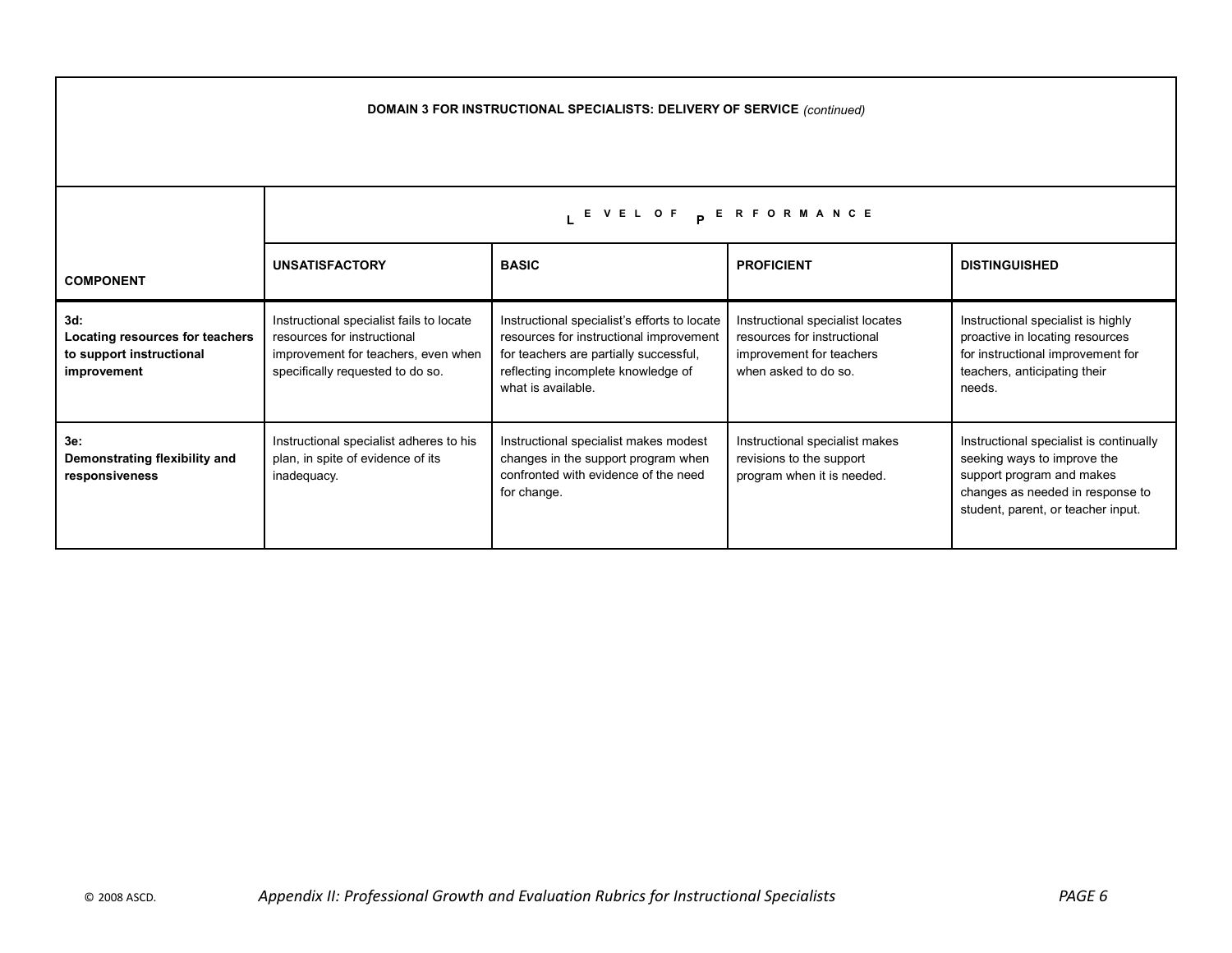Domain 4 for Instructional Specialists: Professional Responsibilities

|                                                                  | <b>PERFORMANCE</b><br>L E V E L O F                                                                                                                |                                                                                                                                                                                                              |                                                                                                                                                                                                                                                                                         |                                                                                                                                                                                                                                                                                      |
|------------------------------------------------------------------|----------------------------------------------------------------------------------------------------------------------------------------------------|--------------------------------------------------------------------------------------------------------------------------------------------------------------------------------------------------------------|-----------------------------------------------------------------------------------------------------------------------------------------------------------------------------------------------------------------------------------------------------------------------------------------|--------------------------------------------------------------------------------------------------------------------------------------------------------------------------------------------------------------------------------------------------------------------------------------|
| <b>COMPONENT</b>                                                 | <b>UNSATISFACTORY</b>                                                                                                                              | <b>BASIC</b>                                                                                                                                                                                                 | <b>PROFICIENT</b>                                                                                                                                                                                                                                                                       | <b>DISTINGUISHED</b>                                                                                                                                                                                                                                                                 |
| 4a:<br><b>Reflecting on practice</b>                             | Instructional specialist does not<br>reflect on practice, or the reflections<br>are inaccurate or self-serving.                                    | Instructional specialist's reflection on<br>practice is moderately accurate and<br>objective without citing specific<br>examples and with only global<br>suggestions as to how it might be<br>improved.      | Instructional specialist's reflection<br>provides an accurate and objective<br>description of practice, citing<br>specific positive and negative<br>characteristics. Instructional<br>specialist makes some specific<br>suggestions as to how the support<br>program might be improved. | Instructional specialist's reflection is<br>highly accurate and perceptive,<br>citing specific examples.<br>Instructional specialist draws on an<br>extensive repertoire to suggest<br>alternative strategies, accompanied<br>by a prediction of the likely<br>consequences of each. |
| 4b:<br><b>Preparing and submitting</b><br>budgets and reports    | Instructional specialist does not follow<br>established procedures for preparing<br>budgets and submitting reports.<br>Reports are routinely late. | Instructional specialist's efforts to<br>prepare budgets are partially<br>successful, anticipating most<br>expenditures and following<br>established procedures. Reports are<br>sometimes submitted on time. | Instructional specialist's budgets<br>are complete, anticipating all<br>expenditures and following<br>established procedures. Reports<br>are always submitted on time.                                                                                                                  | Instructional specialist anticipates<br>and responds to teacher needs when<br>preparing budgets, following<br>established procedures and<br>suggesting improvements to those<br>procedures. Reports are submitted<br>on time.                                                        |
| 4c:<br>Coordinating work with other<br>instructional specialists | Instructional specialist makes no<br>effort to collaborate with other<br>instructional specialists within the<br>district.                         | Instructional specialist responds<br>positively to the efforts of other<br>instructional specialists within the<br>district to collaborate.                                                                  | initiates<br>Instructional<br>specialist<br>collaborate with other<br>efforts to<br>instructional<br>specialists within the<br>district.                                                                                                                                                | Instructional specialist takes a<br>leadership role in coordinating<br>projects with other instructional<br>specialists within and beyond<br>the district.                                                                                                                           |